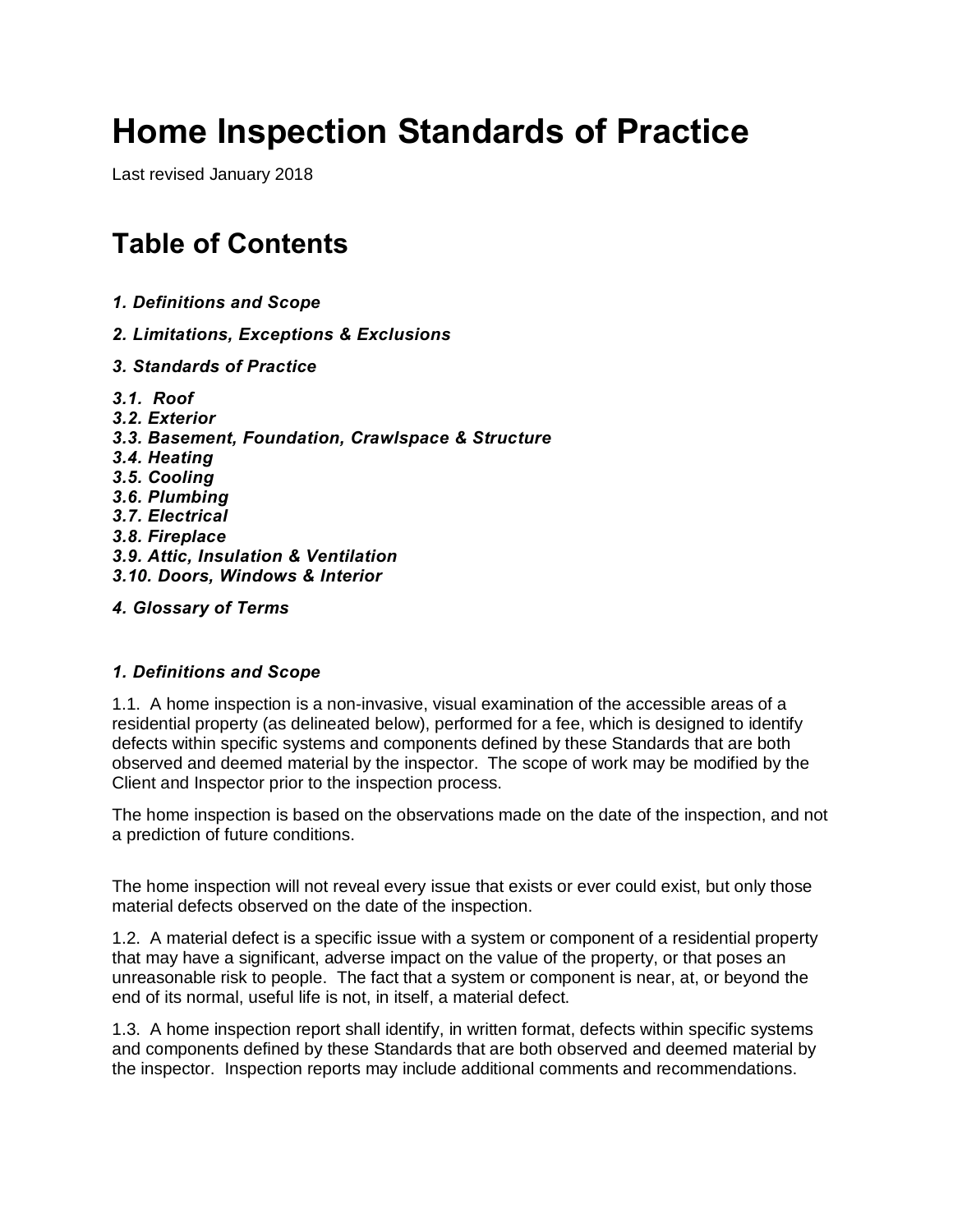#### *2. Limitations, Exceptions & Exclusions*

#### 2.1. Limitations:

An inspection is not technically exhaustive.

An inspection will not identify concealed or latent defects.

An inspection will not deal with aesthetic concerns, or what could be deemed matters of taste, cosmetic defects, etc.

An inspection will not determine the suitability of the property for any use.

An inspection does not determine the market value of the property or its marketability.

An inspection does not determine the insurability of the property.

An inspection does not determine the advisability or inadvisability of the purchase of the inspected property.

An inspection does not determine the life expectancy of the property or any components or systems therein.

An inspection does not include items not permanently installed.

This Standards of Practice applies to properties with four or fewer residential units and their attached garages and carports.

#### **2.2. Exclusions:**

I. The inspector is not required to determine:

property boundary lines or encroachments.

the condition of any component or system that is not readily accessible.

the service life expectancy of any component or system.

the size, capacity, BTU, performance or efficiency of any component or system.

the cause or reason of any condition.

the cause for the need of correction, repair or replacement of any system or component.

future conditions.

compliance with codes or regulations.

the presence of evidence of rodents, birds, bats, animals, insects, or other pests.

the presence of mold, mildew or fungus.

the presence of airborne hazards, including radon.

the air quality.

the existence of environmental hazards, including lead paint, asbestos or toxic drywall. the existence of electromagnetic fields.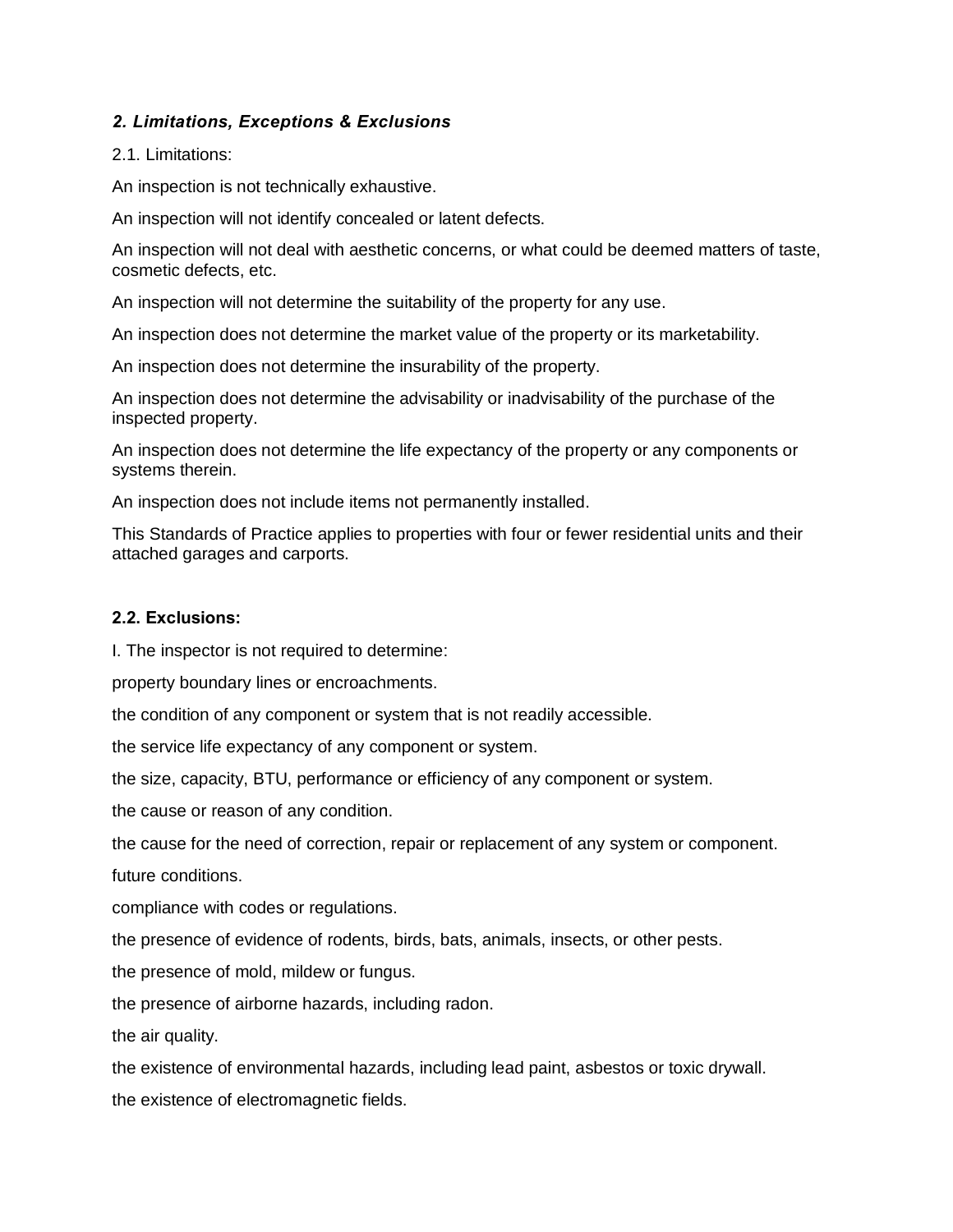any hazardous waste conditions.

any manufacturers' recalls or conformance with manufacturer installation, or any information included for consumer protection purposes.

acoustical properties.

correction, replacement or repair cost estimates.

estimates of the cost to operate any given system.

II. The inspector is not required to operate:

any system that is shut down.

any system that does not function properly.

or evaluate low-voltage electrical systems, such as, but not limited to:

- 1. phone lines;
- 2. cable lines;
- 3. satellite dishes;
- 4. antennae;
- 5. lights; or
- 6. remote controls.

any system that does not turn on with the use of normal operating controls.

any shut-off valves or manual stop valves.

any electrical disconnect or over-current protection devices.

any alarm systems.

moisture meters, gas detectors or similar equipment.

III. The inspector is not required to:

move any personal items or other obstructions, such as, but not limited to: throw rugs, carpeting, wall coverings, furniture, ceiling tiles, window coverings, equipment, plants, ice, debris, snow, water, dirt, pets, or anything else that might restrict the visual inspection.

dismantle, open or uncover any system or component.

enter or access any area that may, in the inspector's opinion, be unsafe.

enter crawlspaces or other areas that may be unsafe or not readily accessible.

inspect underground items, such as, but not limited to: lawn-irrigation systems, or underground storage tanks (or indications of their presence), whether abandoned or actively used.

do anything that may, in the inspector's opinion, be unsafe or dangerous to him/herself or others, or damage property, such as, but not limited to: walking on roof surfaces, climbing ladders, entering attic spaces, or negotiating with pets.

inspect decorative items.

inspect common elements or areas in multi-unit housing.

inspect intercoms, speaker systems or security systems.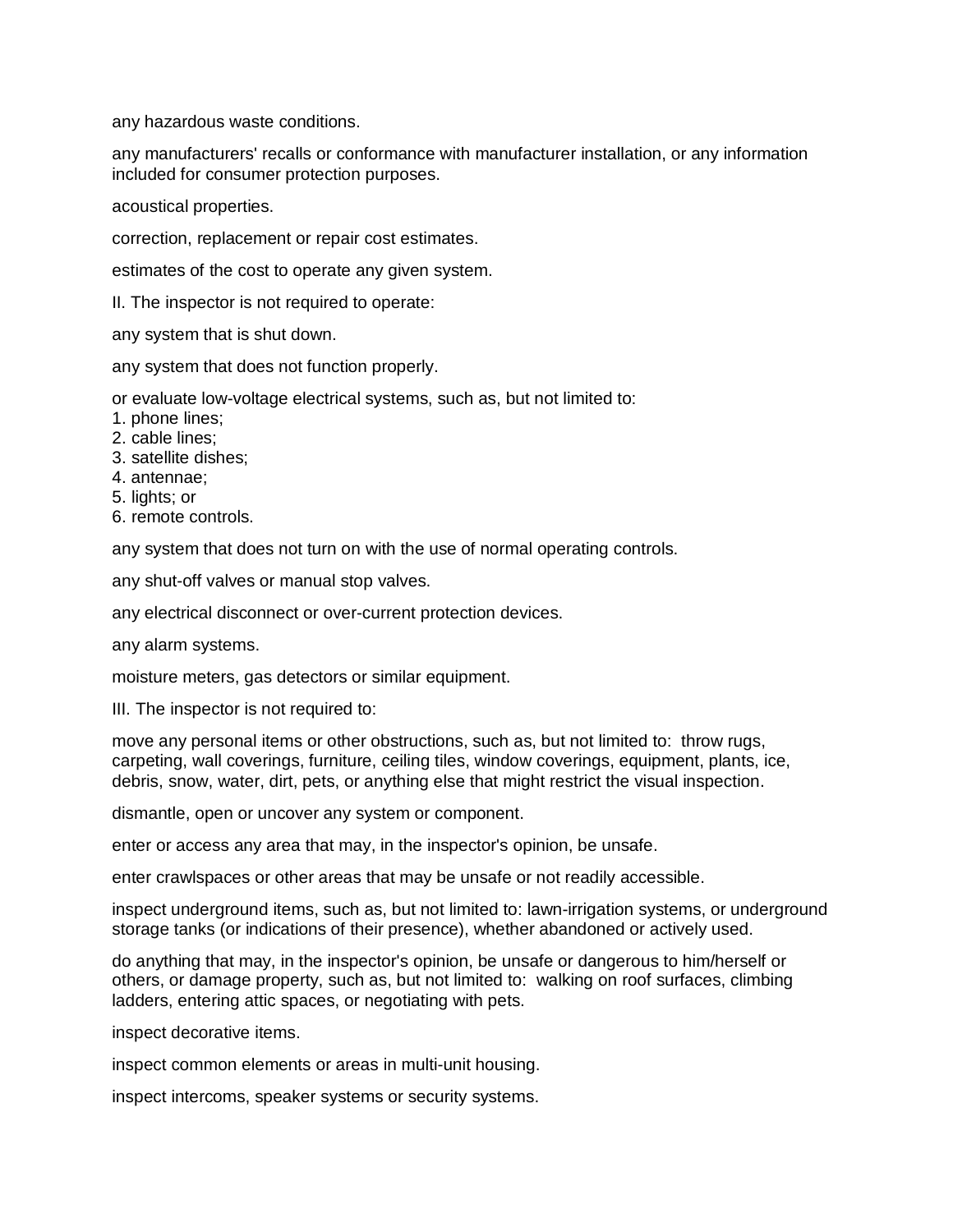offer guarantees or warranties.

offer or perform any engineering services.

offer or perform any trade or professional service other than a home inspection.

research the history of the property, or report on its potential for alteration, modification, extendibility or suitability for a specific or proposed use for occupancy.

determine the age of construction or installation of any system, structure or component of a building, or differentiate between original construction and subsequent additions, improvements, renovations or replacements.

determine the insurability of a property.

perform or offer Phase 1 or environmental audits.

inspect any system or component that is not included in these Standards.

#### *3. Standards of Practice*

#### *3.1. Roof*

I. The inspector shall inspect from ground level or the eaves:

the roof-covering materials;

the gutters;

the downspouts;

the vents, flashing, skylights, chimney, and other roof penetrations; and

the general structure of the roof from the readily accessible panels, doors or stairs.

- II. The inspector shall describe:
- A. the type of roof-covering materials.
- III. The inspector shall report as in need of correction:
	- A. observed indications of active roof leaks.

IV. The inspector is not required to:

walk on any roof surface.

predict the service life expectancy.

inspect underground downspout diverter drainage pipes.

remove snow, ice, debris or other conditions that prohibit the observation of the roof surfaces.

move insulation.

inspect antennae, satellite dishes, lightning arresters, de-icing equipment, or similar attachments.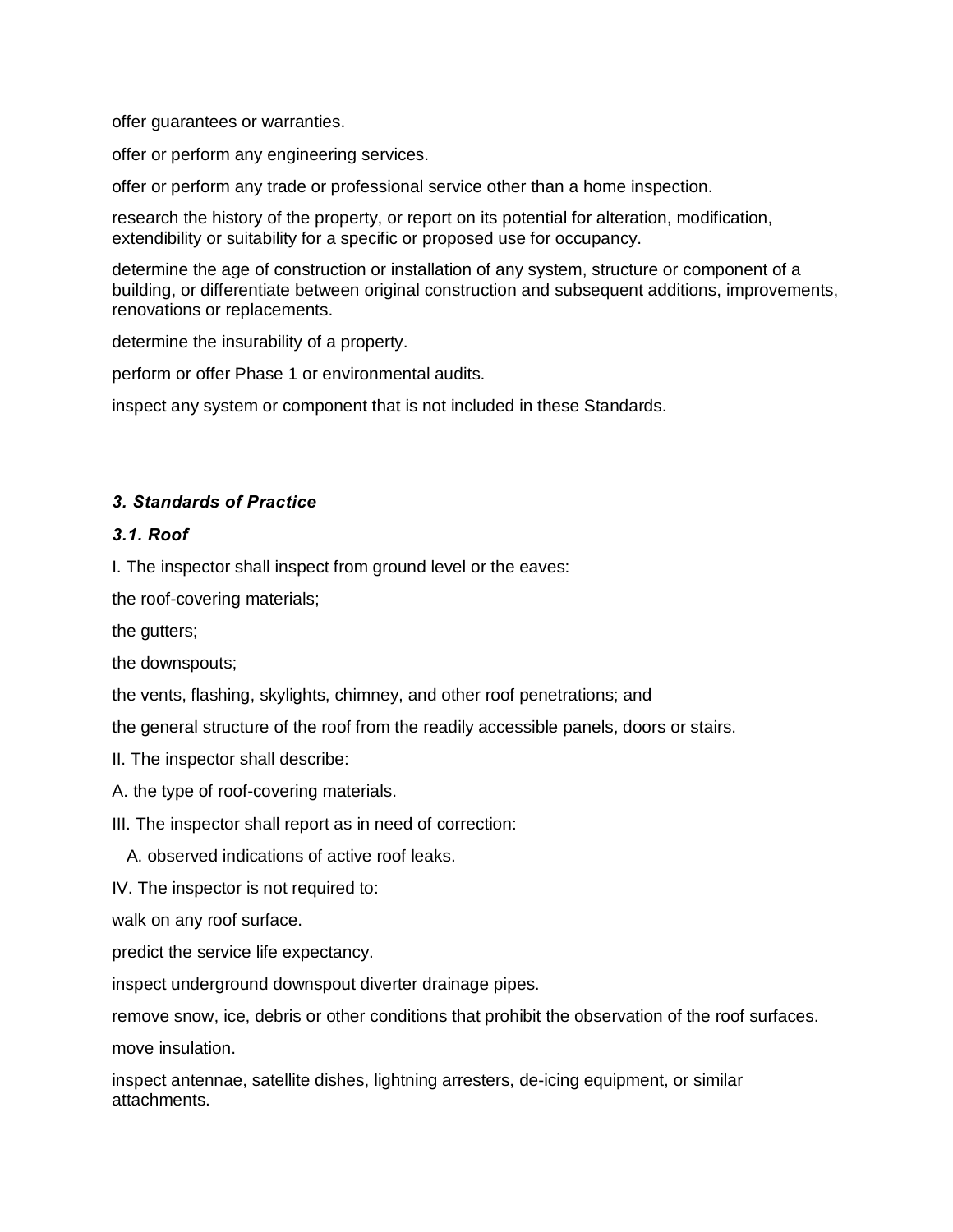walk on any roof areas that appear, in the inspector's opinion, to be unsafe.

walk on any roof areas if doing so might, in the inspector's opinion, cause damage.

perform a water test.

warrant or certify the roof.

confirm proper fastening or installation of any roof-covering material.

#### *3.2. Exterior*

I. The inspector shall inspect:

the exterior wall-covering materials;

the eaves, soffits and fascia;

a representative number of windows;

all exterior doors;

flashing and trim;

adjacent walkways and driveways;

stairs, steps, stoops, stairways and ramps;

porches, patios, decks, balconies and carports;

railings, guards and handrails; and

vegetation, surface drainage, retaining walls and grading of the property, where they may adversely affect the structure due to moisture intrusion.

II. The inspector shall describe:

the type of exterior wall-covering materials.

III. The inspector shall report as in need of correction:

any improper spacing between intermediate balusters, spindles and rails.

IV. The inspector is not required to:

inspect or operate screens, storm windows, shutters, awnings, fences, outbuildings, or exterior accent lighting.

inspect items that are not visible or readily accessible from the ground, including window and door flashing.

inspect or identify geological, geotechnical, hydrological or soil conditions.

inspect recreational facilities or playground equipment.

inspect seawalls, breakwalls or docks.

inspect erosion-control or earth-stabilization measures.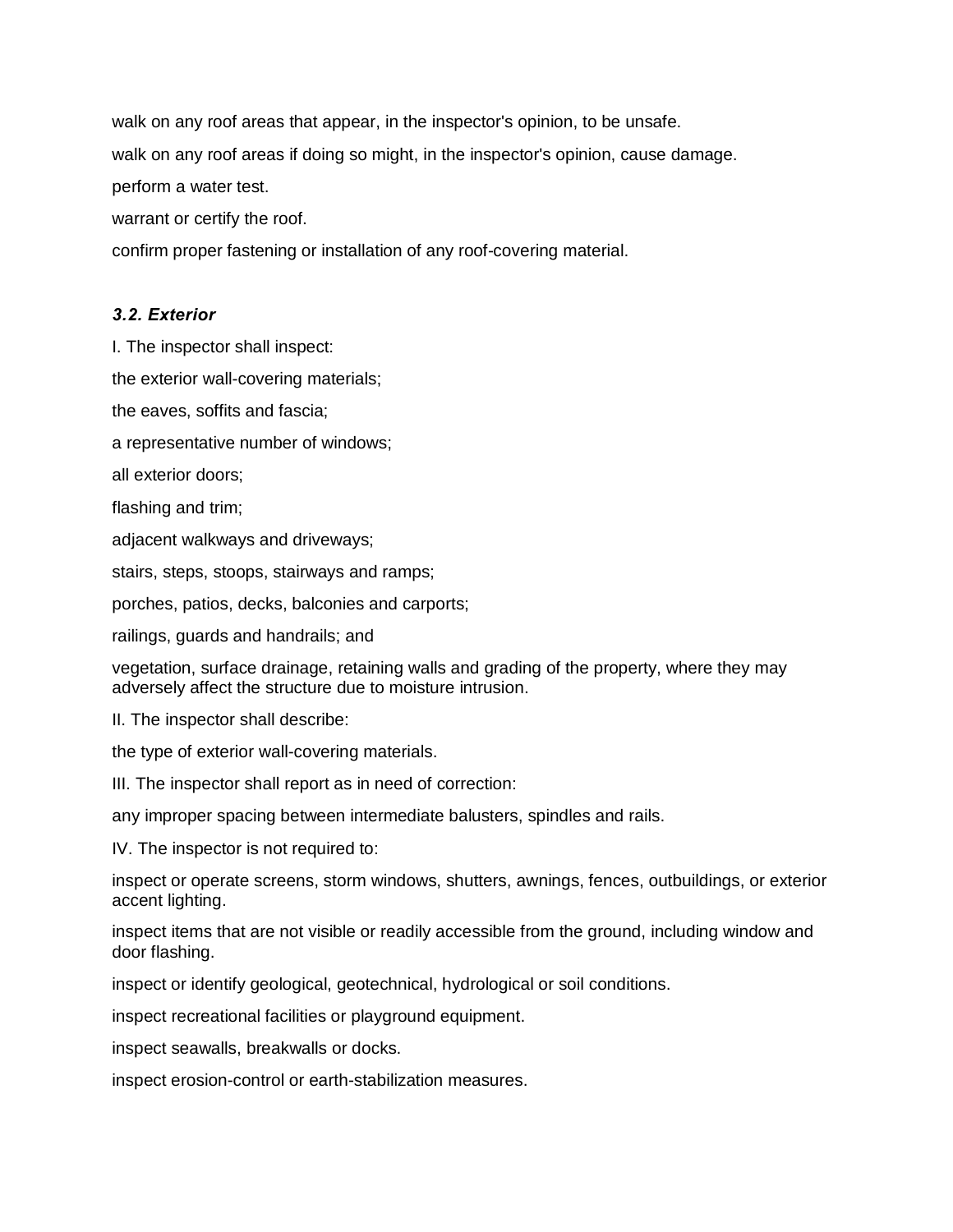inspect for safety-type glass. inspect underground utilities. inspect underground items. inspect wells or springs. inspect solar, wind or geothermal systems. inspect swimming pools or spas. inspect wastewater treatment systems, septic systems or cesspools. inspect irrigation or sprinkler systems. inspect drainfields or dry wells. determine the integrity of multiple-pane window glazing or thermal window seals.

#### *3.3. Basement, Foundation, Crawlspace & Structure*

I. The inspector shall inspect:

the foundation;

the basement;

the crawlspace; and

structural components.

II. The inspector shall describe:

the type of foundation; and

the location of the access to the under-floor space.

III. The inspector shall report as in need of correction:

observed indications of wood in contact with or near soil;

observed indications of active water penetration;

observed indications of possible foundation movement, such as sheetrock cracks, brick cracks, out-of-square door frames, and unlevel floors; and

any observed cutting, notching and boring of framing members that may, in the inspector's opinion, present a structural or safety concern.

IV. The inspector is not required to:

enter any crawlspace that is not readily accessible, or where entry could cause damage or pose a hazard to him/herself.

move stored items or debris.

operate sump pumps with inaccessible floats.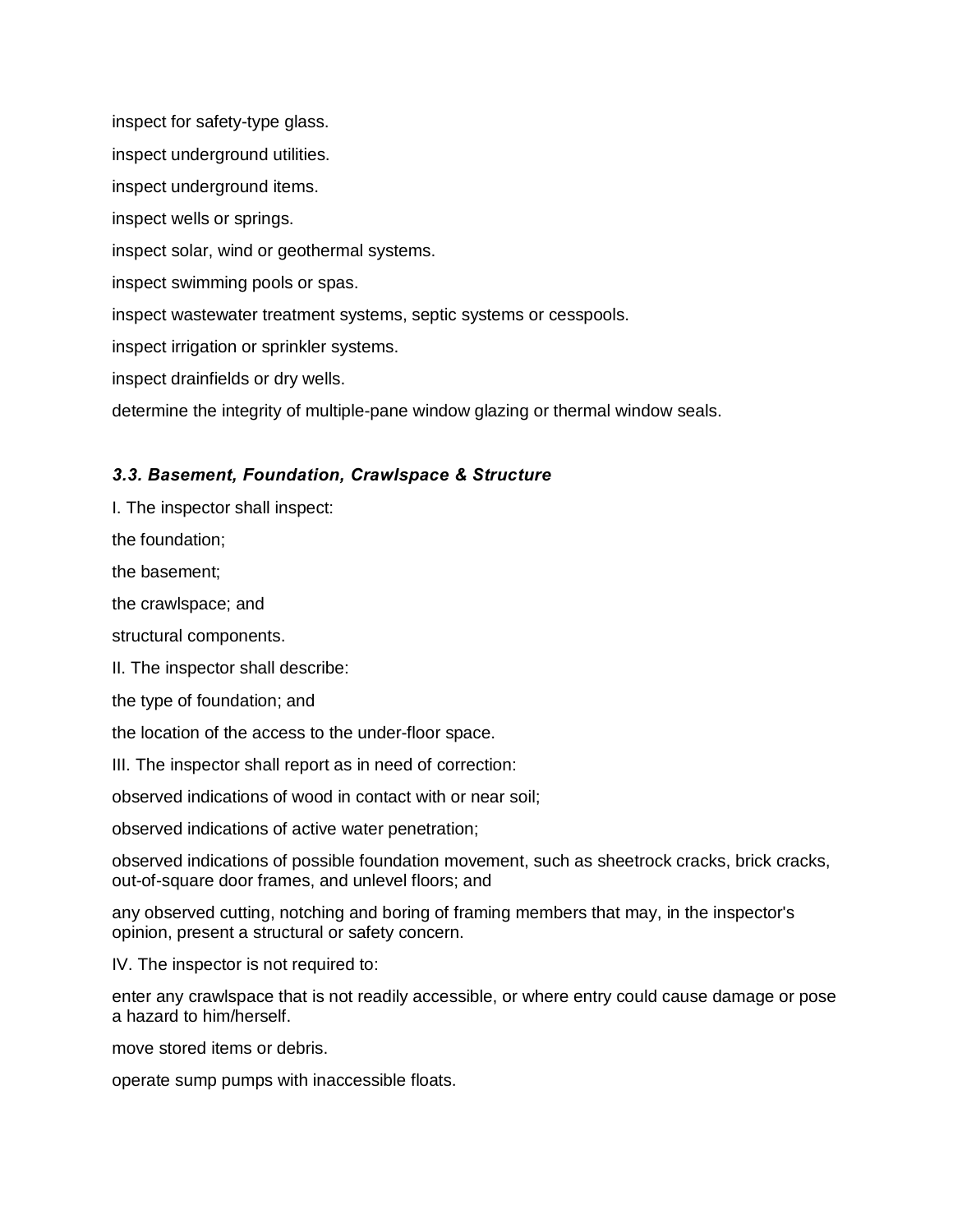identify the size, spacing, span or location or determine the adequacy of foundation bolting, bracing, joists, joist spans or support systems.

provide any engineering or architectural service.

report on the adequacy of any structural system or component.

#### *3.4. Heating*

I. The inspector shall inspect:

the heating system, using normal operating controls.

II. The inspector shall describe:

the location of the thermostat for the heating system;

the energy source; and

the heating method.

III. The inspector shall report as in need of correction:

any heating system that did not operate; and

if the heating system was deemed inaccessible.

IV. The inspector is not required to:

inspect, measure, or evaluate the interior of flues or chimneys, fire chambers, heat exchangers, combustion air systems, fresh-air intakes, makeup air, humidifiers, dehumidifiers, electronic air filters, geothermal systems, or solar heating systems.

inspect fuel tanks or underground or concealed fuel supply systems.

determine the uniformity, temperature, flow, balance, distribution, size, capacity, BTU, or supply adequacy of the heating system.

light or ignite pilot flames.

activate heating, heat pump systems, or other heating systems when ambient temperatures or other circumstances are not conducive to safe operation or may damage the equipment.

override electronic thermostats.

evaluate fuel quality.

verify thermostat calibration, heat anticipation, or automatic setbacks, timers, programs or clocks.

measure or calculate the air for combustion, ventilation, or dilution of flue gases for appliances.

#### *3.5. Cooling*

I. The inspector shall inspect:

the cooling system, using normal operating controls.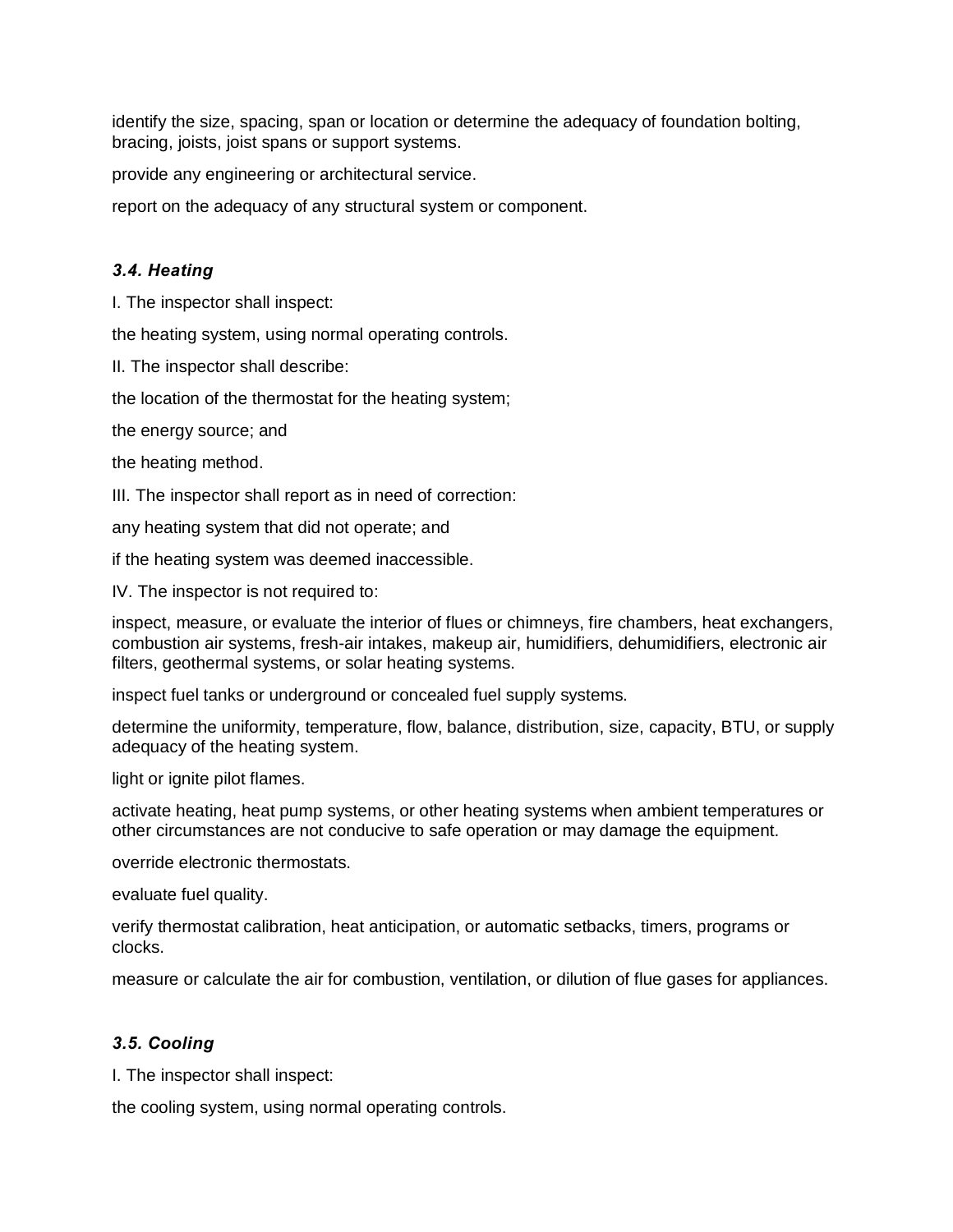II. The inspector shall describe:

the location of the thermostat for the cooling system; and

the cooling method.

III. The inspector shall report as in need of correction:

any cooling system that did not operate; and

if the cooling system was deemed inaccessible.

IV. The inspector is not required to:

determine the uniformity, temperature, flow, balance, distribution, size, capacity, BTU, or supply adequacy of the cooling system.

inspect portable window units, through-wall units, or electronic air filters.

operate equipment or systems if the exterior temperature is below 65° Fahrenheit, or when other circumstances are not conducive to safe operation or may damage the equipment.

inspect or determine thermostat calibration, cooling anticipation, or automatic setbacks or clocks.

examine electrical current, coolant fluids or gases, or coolant leakage.

#### *3.6. Plumbing*

I. The inspector shall inspect:

the main water supply shut-off valve;

the main fuel supply shut-off valve;

the water heating equipment, including the energy source, venting connections, temperature/pressure-relief (TPR) valves, Watts 210 valves, and seismic bracing;

interior water supply, including all fixtures and faucets, by running the water;

all toilets for proper operation by flushing;

all sinks, tubs and showers for functional drainage;

the drain, waste and vent system; and

drainage sump pumps with accessible floats.

II. The inspector shall describe:

whether the water supply is public or private based upon observed evidence;

the location of the main water supply shut-off valve;

the location of the main fuel supply shut-off valve;

the location of any observed fuel-storage system; and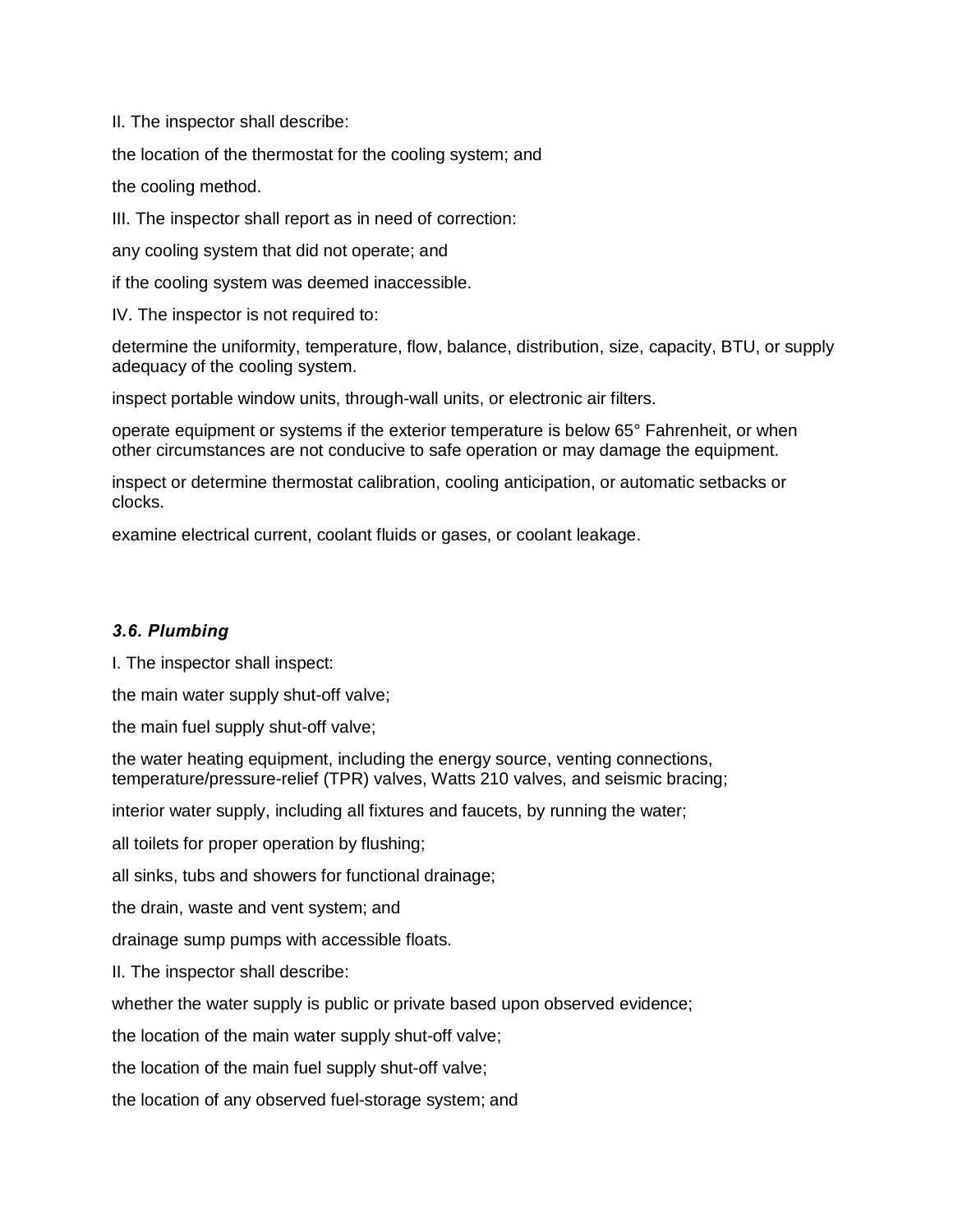the capacity of the water heating equipment, if labeled.

III. The inspector shall report as in need of correction:

deficiencies in the water supply by viewing the functional flow in two fixtures operated simultaneously;

deficiencies in the installation of hot and cold water faucets;

active plumbing water leaks that were observed during the inspection; and

toilets that were damaged, had loose connections to the floor, were leaking, or had tank components that did not operate.

IV. The inspector is not required to:

light or ignite pilot flames.

measure the capacity, temperature, age, life expectancy or adequacy of the water heater.

inspect the interior of flues or chimneys, combustion air systems, water softener or filtering systems, well pumps or tanks, safety or shut-off valves, floor drains, lawn sprinkler systems, or fire sprinkler systems.

determine the exact flow rate, volume, pressure, temperature or adequacy of the water supply.

determine the water quality, potability or reliability of the water supply or source.

open sealed plumbing access panels.

inspect clothes washing machines or their connections.

operate any valve.

test shower pans, tub and shower surrounds or enclosures for leakage or for functional overflow protection.

evaluate the compliance with conservation, energy or building standards, or the proper design or sizing of any water, waste or venting components, fixtures or piping.

determine the effectiveness of anti-siphon, back-flow prevention or drain-stop devices.

determine whether there are sufficient cleanouts for effective cleaning of drains.

evaluate fuel storage tanks or supply systems.

inspect wastewater treatment systems.

inspect water treatment systems or water filters.

inspect water storage tanks, pressure pumps, or bladder tanks.

evaluate wait time to obtain hot water at fixtures, or perform testing of any kind to water heater elements.

evaluate or determine the adequacy of combustion air.

test, operate, open or close: safety controls, manual stop valves, temperature/pressure-relief valves, control valves, or check valves.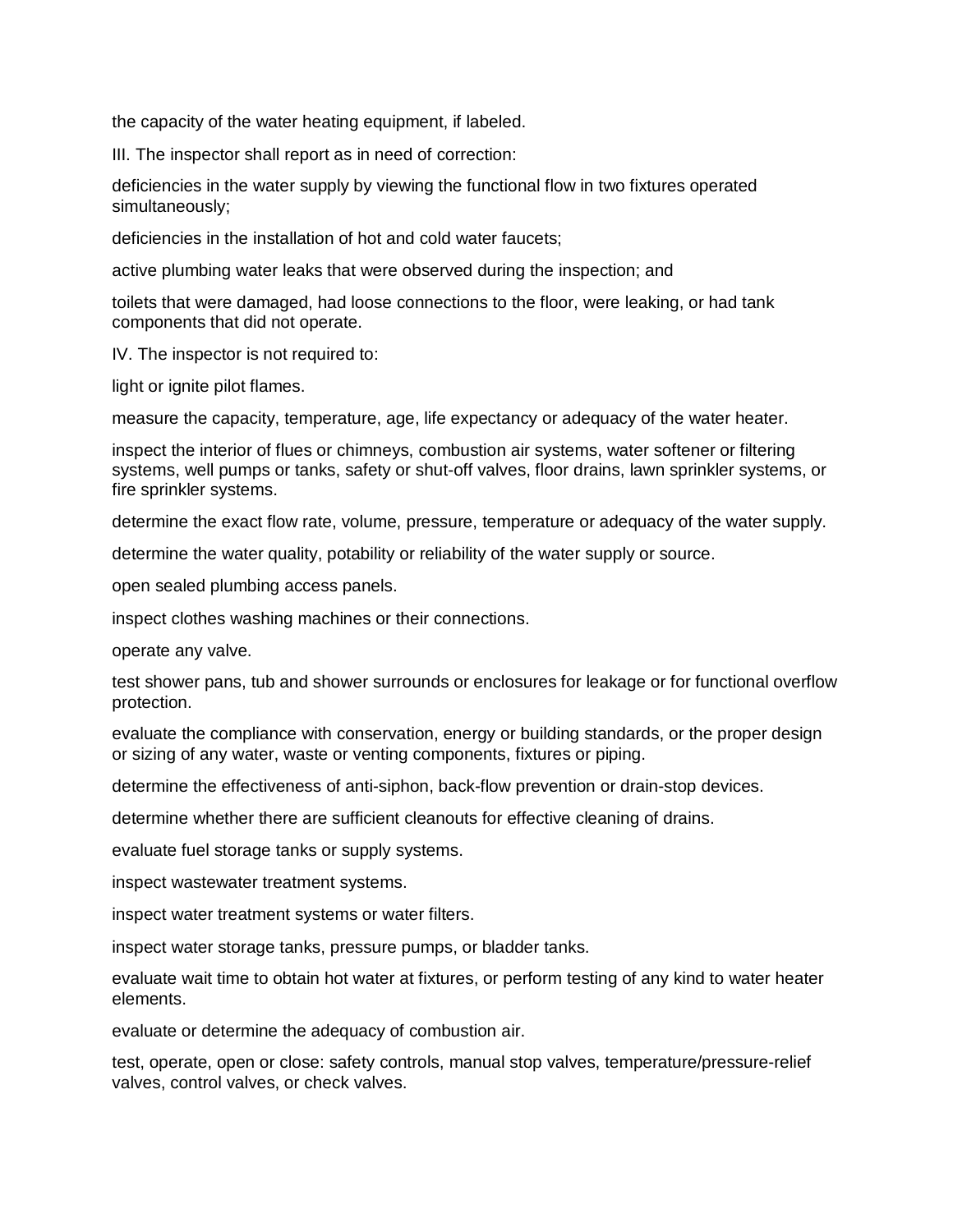examine ancillary or auxiliary systems or components, such as, but not limited to, those related to solar water heating and hot water circulation.

determine the existence or condition of polybutylene, polyethylene, or similar plastic piping.

inspect or test for gas or fuel leaks, or indications thereof.

### *3.7. Electrical*

I. The inspector shall inspect:

the service drop;

the overhead service conductors and attachment point;

the service head, gooseneck and drip loops;

the service mast, service conduit and raceway;

the electric meter and base;

service-entrance conductors;

the main service disconnect;

panelboards and over-current protection devices (circuit breakers and fuses);

service grounding and bonding;

a representative number of switches, lighting fixtures and receptacles, including receptacles observed and deemed to be arc-fault circuit interrupter (AFCI)-protected using the AFCI test button, where possible;

all ground-fault circuit interrupter receptacles and circuit breakers observed and deemed to be GFCIs using a GFCI tester, where possible; and

for the presence of smoke and carbon monoxide detectors.

II. The inspector shall describe:

the main service disconnect's amperage rating, if labeled; and

the type of wiring observed.

III. The inspector shall report as in need of correction:

deficiencies in the integrity of the service-entrance conductorsqinsulation, drip loop, and vertical clearances from grade and roofs;

any unused circuit-breaker panel opening that was not filled;

the presence of solid conductor aluminum branch-circuit wiring, if readily visible;

any tested receptacle in which power was not present, polarity was incorrect, the cover was not in place, the GFCI devices were not properly installed or did not operate properly, evidence of arcing or excessive heat, and where the receptacle was not grounded or was not secured to the wall; and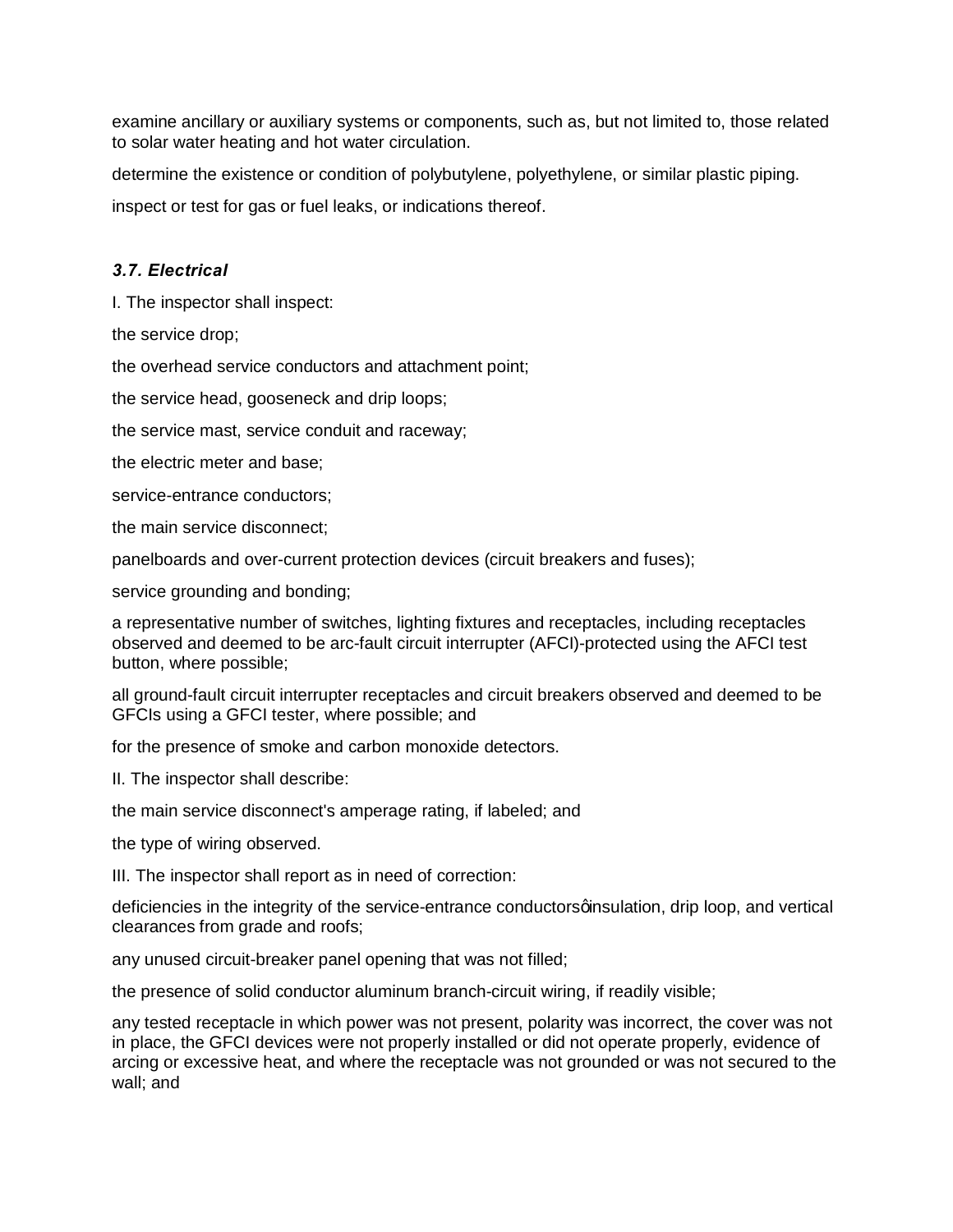the absence of smoke and/or carbon monoxide detectors.

IV. The inspector is not required to:

insert any tool, probe or device into the main panelboard, sub-panels, distribution panelboards, or electrical fixtures.

operate electrical systems that are shut down.

remove panelboard cabinet covers or dead fronts.

operate or re-set over-current protection devices or overload devices.

operate or test smoke or carbon monoxide detectors or alarms.

inspect, operate or test any security, fire or alarm systems or components, or other warning or signaling systems.

measure or determine the amperage or voltage of the main service equipment, if not visibly labeled.

inspect ancillary wiring or remote-control devices.

activate any electrical systems or branch circuits that are not energized.

inspect low-voltage systems, electrical de-icing tapes, swimming pool wiring, or any timecontrolled devices.

verify the service ground.

inspect private or emergency electrical supply sources, including, but not limited to: generators, windmills, photovoltaic solar collectors, or battery or electrical storage facility.

inspect spark or lightning arrestors.

inspect or test de-icing equipment.

conduct voltage-drop calculations.

determine the accuracy of labeling.

inspect exterior lighting.

#### *3.8. Fireplace*

I. The inspector shall inspect:

readily accessible and visible portions of the fireplaces and chimneys;

lintels above the fireplace openings;

damper doors by opening and closing them, if readily accessible and manually operable; and cleanout doors and frames.

II. The inspector shall describe:

the type of fireplace.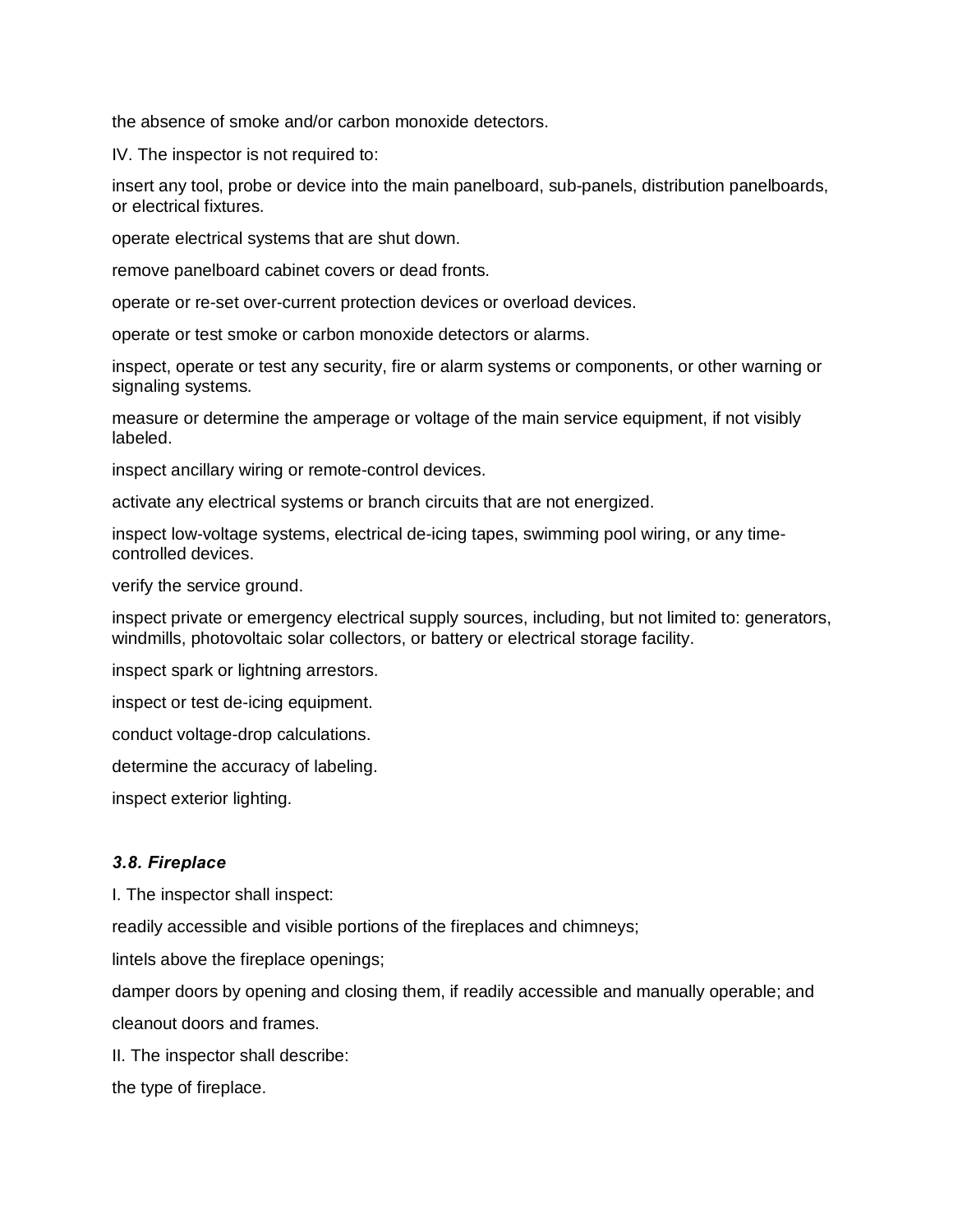III. The inspector shall report as in need of correction:

evidence of joint separation, damage or deterioration of the hearth, hearth extension or chambers;

manually operated dampers that did not open and close;

the lack of a smoke detector in the same room as the fireplace;

the lack of a carbon monoxide detector in the same room as the fireplace; and

cleanouts not made of metal, pre-cast cement, or other non-combustible material.

IV. The inspector is not required to:

inspect the flue or vent system.

inspect the interior of chimneys or flues, fire doors or screens, seals or gaskets, or mantels.

determine the need for a chimney sweep.

operate gas fireplace inserts.

light pilot flames.

determine the appropriateness of any installation.

inspect automatic fuel-fed devices.

inspect combustion and/or make-up air devices.

inspect heat-distribution assists, whether gravity-controlled or fan-assisted.

ignite or extinguish fires.

determine the adequacy of drafts or draft characteristics.

move fireplace inserts, stoves or firebox contents.

perform a smoke test.

dismantle or remove any component.

perform a National Fire Protection Association (NFPA)-style inspection.

perform a Phase I fireplace and chimney inspection.

#### *3.9. Attic, Insulation & Ventilation*

I. The inspector shall inspect:

insulation in unfinished spaces, including attics, crawlspaces and foundation areas;

ventilation of unfinished spaces, including attics, crawlspaces and foundation areas; and

mechanical exhaust systems in the kitchen, bathrooms and laundry area.

II. The inspector shall describe: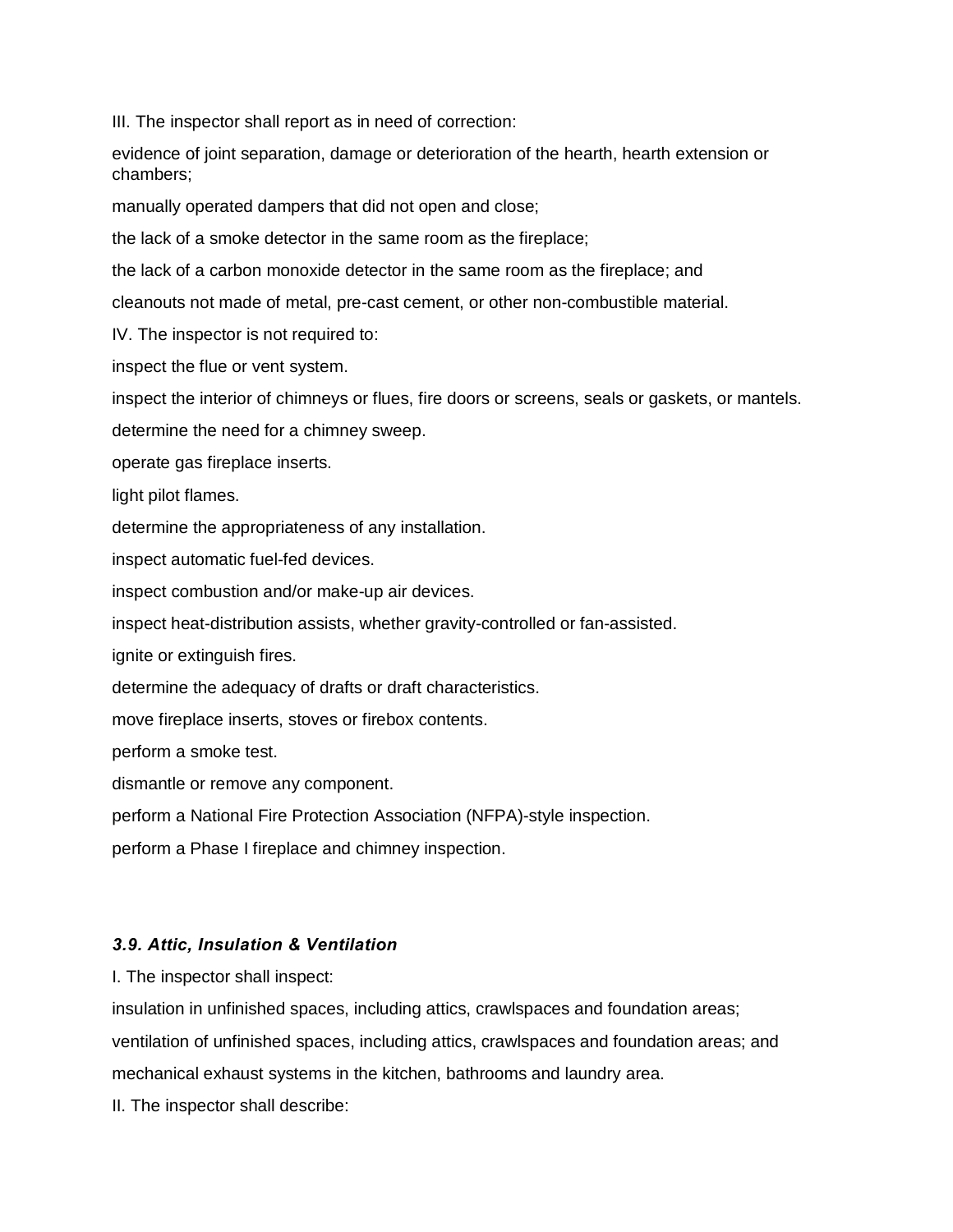the type of insulation observed; and

the approximate average depth of insulation observed at the unfinished attic floor area or roof structure.

III. The inspector shall report as in need of correction:

the general absence of insulation or ventilation in unfinished spaces.

IV. The inspector is not required to:

enter the attic or any unfinished spaces that are not readily accessible, or where entry could cause damage or, in the inspector's opinion, pose a safety hazard.

move, touch or disturb insulation.

move, touch or disturb vapor retarders.

break or otherwise damage the surface finish or weather seal on or around access panels or covers.

identify the composition or R-value of insulation material.

activate thermostatically operated fans.

determine the types of materials used in insulation or wrapping of pipes, ducts, jackets, boilers or wiring.

determine the adequacy of ventilation.

#### *3.10. Doors, Windows & Interior*

I. The inspector shall inspect:

a representative number of doors and windows by opening and closing them;

floors, walls and ceilings;

stairs, steps, landings, stairways and ramps;

railings, guards and handrails; and

garage vehicle doors and the operation of garage vehicle door openers, using normal operating controls.

II. The inspector shall describe:

a garage vehicle door as manually-operated or installed with a garage door opener.

III. The inspector shall report as in need of correction:

improper spacing between intermediate balusters, spindles and rails for steps, stairways, guards and railings;

photo-electric safety sensors that did not operate properly; and

any window that was obviously fogged or displayed other evidence of broken seals.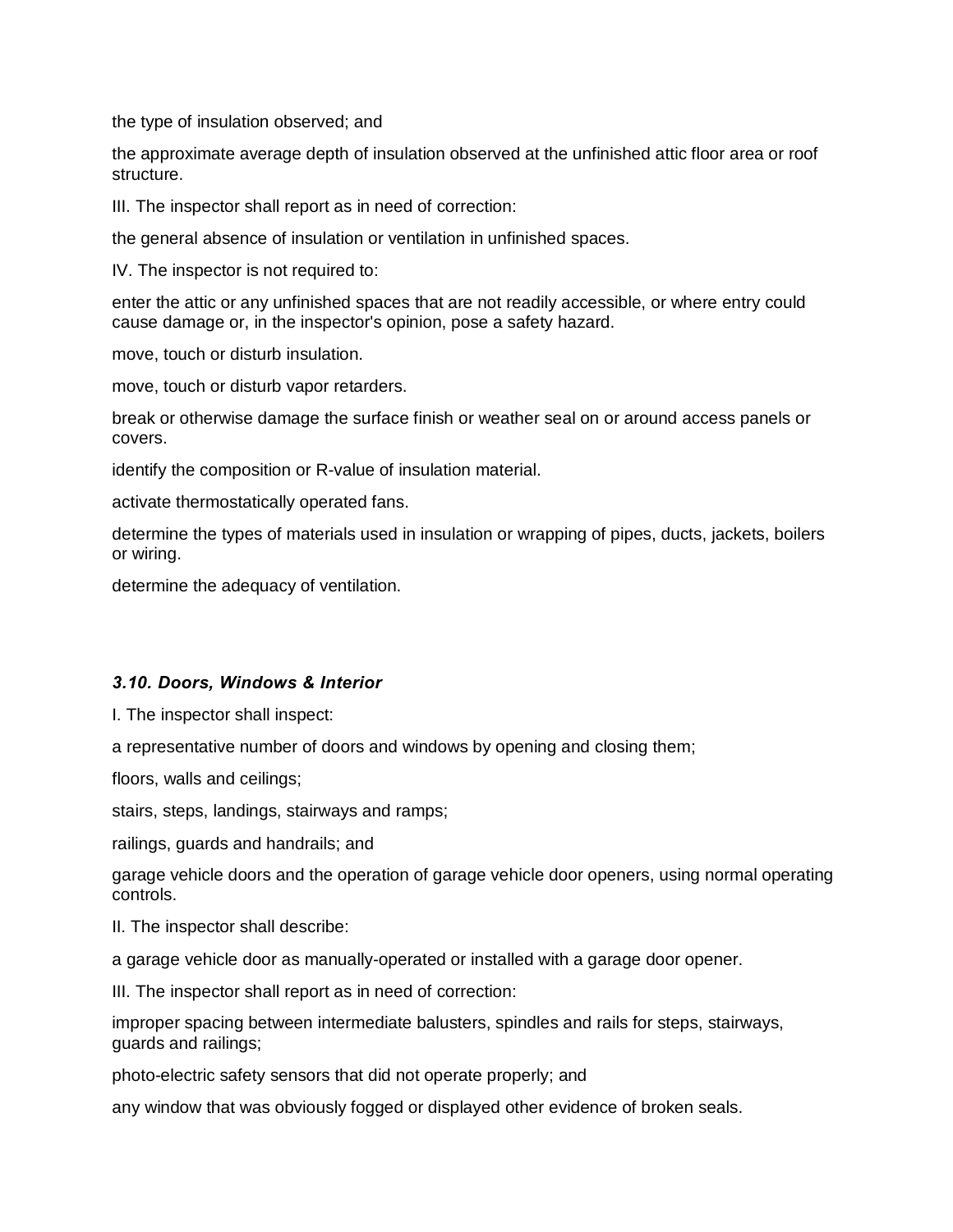IV. The inspector is not required to:

inspect paint, wallpaper, window treatments or finish treatments.

inspect floor coverings or carpeting.

inspect central vacuum systems.

inspect for safety glazing.

inspect security systems or components.

evaluate the fastening of islands, countertops, cabinets, sink tops or fixtures.

move furniture, stored items, or any coverings, such as carpets or rugs, in order to inspect the concealed floor structure.

move suspended-ceiling tiles.

inspect or move any household appliances.

inspect or operate equipment housed in the garage, except as otherwise noted.

verify or certify the proper operation of any pressure-activated auto-reverse or related safety feature of a garage door.

operate or evaluate any security bar release and opening mechanisms, whether interior or exterior, including their compliance with local, state or federal standards.

operate any system, appliance or component that requires the use of special keys, codes, combinations or devices.

operate or evaluate self-cleaning oven cycles, tilt guards/latches, or signal lights.

inspect microwave ovens or test leakage from microwave ovens.

operate or examine any sauna, steam-generating equipment, kiln, toaster, ice maker, coffee maker, can opener, bread warmer, blender, instant hot-water dispenser, or other small, ancillary appliances or devices.

inspect elevators.

inspect remote controls.

inspect appliances.

inspect items not permanently installed.

discover firewall compromises.

inspect pools, spas or fountains.

determine the adequacy of whirlpool or spa jets, water force, or bubble effects.

determine the structural integrity or leakage of pools or spas.

#### *4. Glossary of Terms*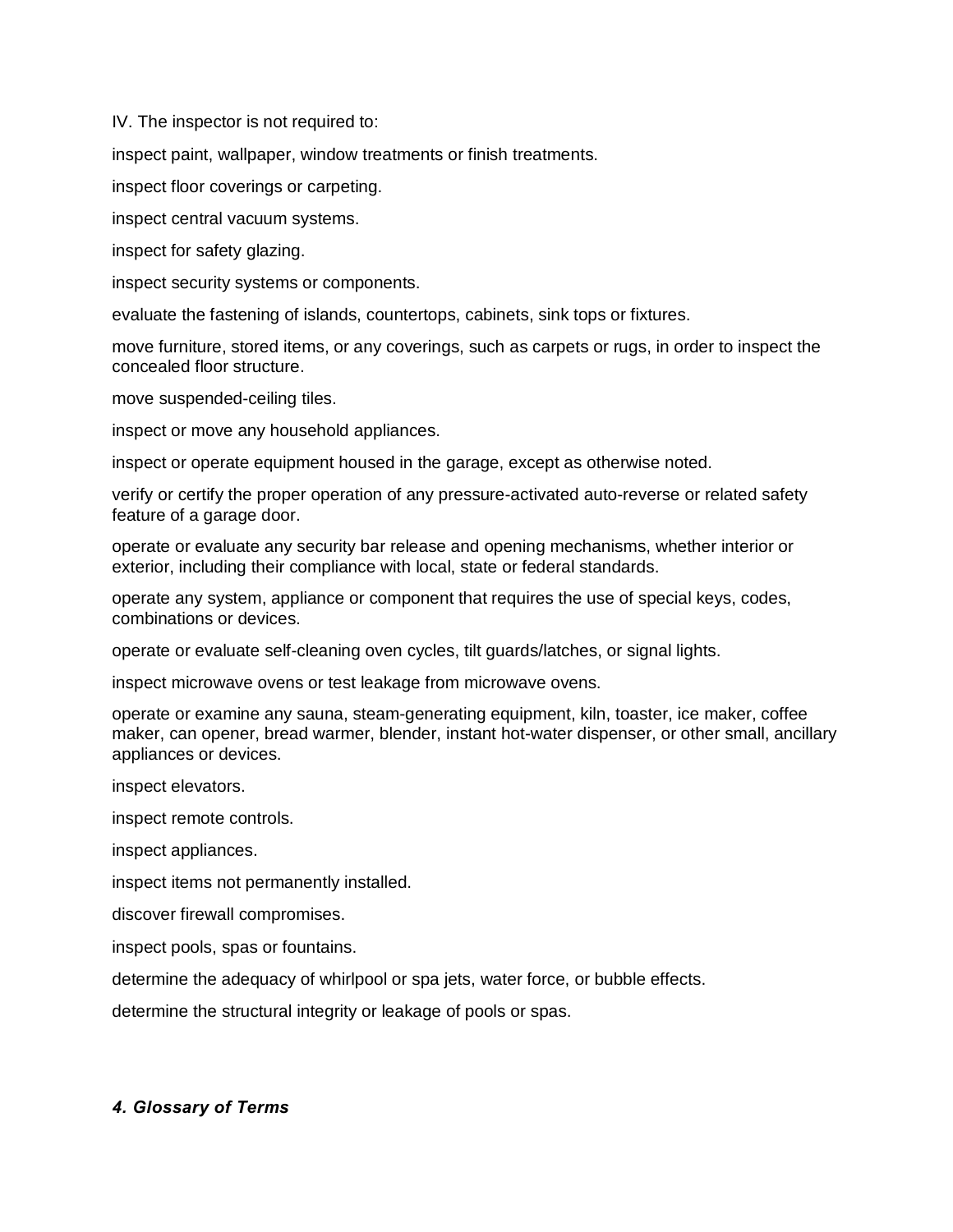accessible: In the opinion of the inspector, can be approached or entered safely, without difficulty, fear or danger.

activate: To turn on, supply power, or enable systems, equipment or devices to become active by normal operating controls. Examples include turning on the gas or water supply valves to the fixtures and appliances, and activating electrical breakers or fuses.

adversely affect: To constitute, or potentially constitute, a negative or destructive impact.

alarm system: Warning devices, installed or freestanding, including, but not limited to: carbon monoxide detectors, flue gas and other spillage detectors, security equipment, ejector pumps, and smoke alarms.

appliance: A household device operated by the use of electricity or gas. Not included in this definition are components covered under central heating, central cooling or plumbing.

architectural service: Any practice involving the art and science of building design for construction of any structure or grouping of structures, and the use of space within and surrounding the structures or the design, design development, preparation of construction contract documents, and administration of the construction contract.

component: A permanently installed or attached fixture, element or part of a system.

condition: The visible and conspicuous state of being of an object.

correction: Something that is substituted or proposed for what is incorrect, deficient, unsafe, or a defect.

cosmetic defect: An irregularity or imperfection in something, which could be corrected, but is not required.

crawlspace: The area within the confines of the foundation and between the ground and the underside of the lowest floor's structural component.

decorative: Ornamental; not required for the operation of essential systems or components of a home.

describe: To report in writing a system or component by its type or other observed characteristics in order to distinguish it from other components used for the same purpose.

determine: To arrive at an opinion or conclusion pursuant to examination.

dismantle: To open, take apart or remove any component, device or piece that would not typically be opened, taken apart or removed by an ordinary occupant.

engineering service: Any professional service or creative work requiring engineering education, training and experience, and the application of special knowledge of the mathematical, physical and engineering sciences to such professional service or creative work as consultation, investigation, evaluation, planning, design and supervision of construction for the purpose of assuring compliance with the specifications and design, in conjunction with structures, buildings, machines, equipment, works and/or processes.

enter: To go into an area to observe visible components.

evaluate: To assess the systems, structures and/or components of a property.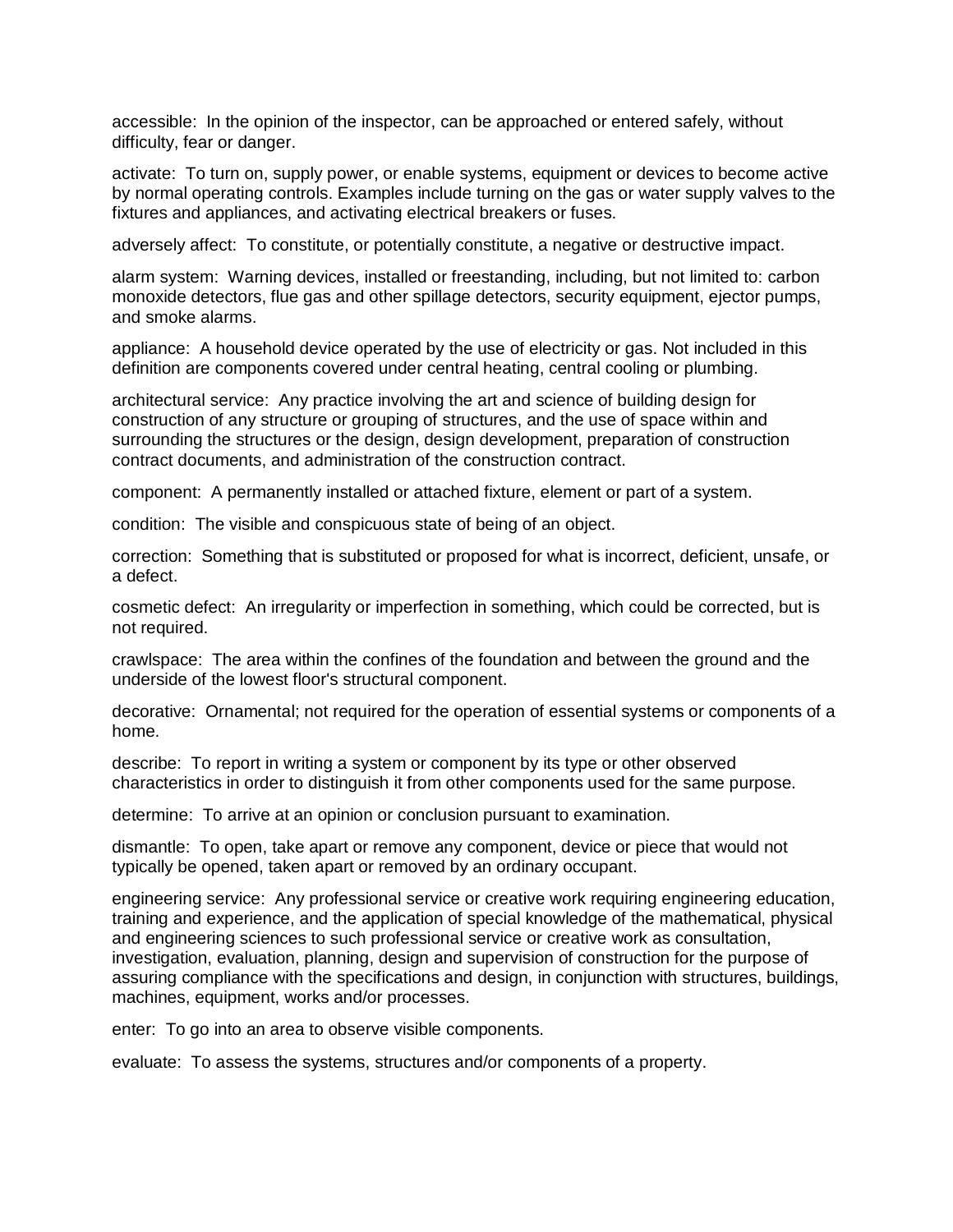evidence: That which tends to prove or disprove something; something that makes plain or clear; grounds for belief; proof.

examine: To visually look (see inspect).

foundation: The base upon which the structure or wall rests, usually masonry, concrete or stone, and generally partially underground.

function: The action for which an item, component or system is specially fitted or used, or for which an item, component or system exists; to be in action or perform a task.

functional: Performing, or able to perform, a function.

functional defect: A lack of or an abnormality in something that is necessary for normal and proper functioning and operation, and, therefore, requires further evaluation and correction.

general home inspection: See "home inspection."

home inspection: The process by which an inspector visually examines the readily accessible systems and components of a home and operates those systems and components utilizing this Standards of Practice as a guideline.

household appliances: Kitchen and laundry appliances, room air conditioners, and similar appliances.

identify: To notice and report.

indication: That which serves to point out, show, or make known the present existence of something under certain conditions.

inspect: To examine readily accessible systems and components safely, using normal operating controls, and accessing readily accessible areas, in accordance with this Standards of Practice.

inspected property: The readily accessible areas of the home, house, or building, and the components and systems included in the inspection.

inspection report: A written communication (possibly including images) of any material defects observed during the inspection.

inspector: One who performs a real estate inspection.

installed: Attached or connected such that the installed item requires a tool for removal.

material defect: A specific issue with a system or component of a residential property that may have a significant, adverse impact on the value of the property, or that poses an unreasonable risk to people. The fact that a system or component is near, at, or beyond the end of its normal, useful life is not, in itself, a material defect.

normal operating controls: Describes the method by which certain devices (such as thermostats) can be operated by ordinary occupants, as they require no specialized skill or knowledge.

observe: To visually notice.

operate: To cause systems to function or turn on with normal operating controls.